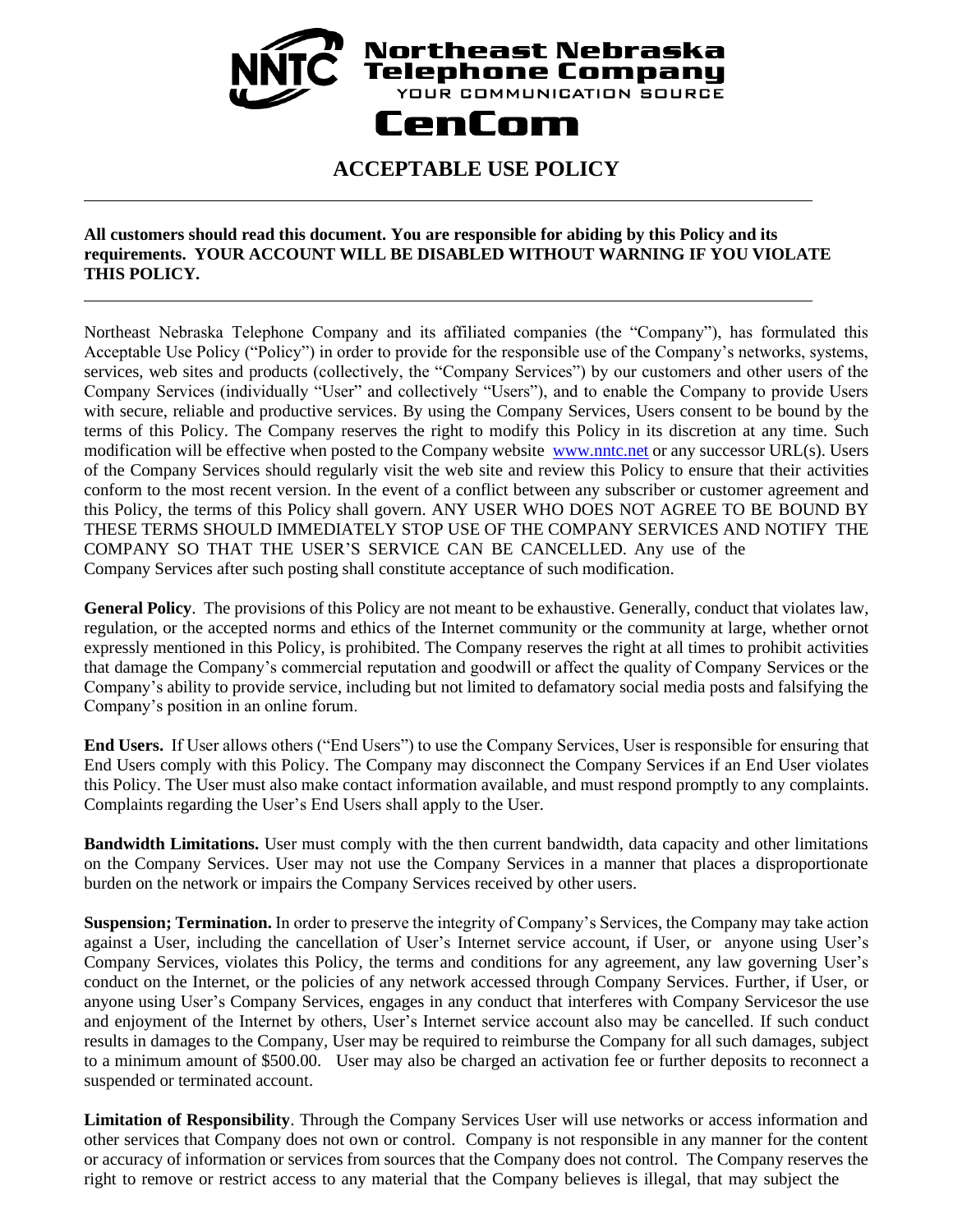Company to liability, or that violates this Policy or any other Company policy. If User has any questions regarding this Policy, User may contact the Company's Customer Service Department at 110 East Elk Street / PO Box 66 / Jackson, NE 68743, telephone 888-397-4321, or email at [nntc@nntc.net.](mailto:nntc@nntc.net)

**Privacy.** The Company's Privacy Statement is posted on Company's website at [www.nntc.net.](http://www.nntc.net/) Please refer to this Privacy Statement in connection with the Company's policies concerning the privacy of customer information.

## **Prohibited Conduct.**

**A. In General.** The Company Services must be used in a manner that is consistent with the intended purposes of Company Services and may be used only for lawful purposes. Users shall not use Company Services: (a) In order to transmit, distribute or store material in violation of any applicable law or regulation, including export or encryption laws or regulations; (b) that may adversely affect Company Services or other Company customers; or (c) that may expose the Company to criminal or civil liability. Users are prohibited from facilitating the violation of any part of this Policy, including, but not limited to transmitting, distributing, or otherwise making available any product or service that violates this Policy.

**B. Inappropriate Content.** Users shall not use the Company Services to post, transmit, distribute or store any information or material, as reasonably determined by the Company, that is inappropriate or objectionable, obscene (including child pornography), offensive, indecent, defamatory, libelous, threatening, harassing, abusive, hateful, racially or ethnically offensive, excessively violent or otherwise inappropriate, regardless of whether this material or its dissemination is unlawful.

**C. Intellectual Property.** Material accessible through Company Services may be subject to protection under privacy, publicity, or other personal rights and intellectual property rights, including but not limited to, copyrights and laws protecting patents, trademarks, trade secrets or other proprietary information. Users shall not use Company Services in any manner that would infringe, dilute, misappropriate, or otherwise violate any such rights. If User uses a domain name in connection with any Company Services,User must not use that domain name in violation of the trademark, service mark, or other rights of any third party.

**D. Harmful Content/Use.** Users shall not use Company Services to transmit, distribute or store material that may be harmful to or interfere with Company Services or any third party's networks, systems, services, or web sites. Such prohibited harmful content includes, but is not limited to, viruses, worms, or Trojan horses. Additionally, Company Services shall not be used to access or interfere with any other person's computer or computer system, software, or data without that person's knowledge and consent; breach the security of another user; or attempt to circumvent the user authentication or security of any host, network, or account. This includes, but is not limited to, accessing data not intended for User, logging into or making use of a server or account User is not expressly authorized to access, or probing the security of other hosts, networks, or accounts.

**E. Fraudulent/Misleading Content.** Users shall not use Company Services to transmit or distribute material containing fraudulent offers for goods or services, or any advertising or promotional materials that contain false, deceptive, or misleading statements, claims, or representations. In addition, Users are prohibited from submitting any false or inaccurate data on any order form, contract or online application, including the fraudulent use of credit cards. Users shall not distribute false or misleading information in regards to the Company's business dealings, prices or by-laws.

**F. Email and Unsolicited Messages.** Users of Company Services may not: (a) Send a harassing or unwanted solicitation by email; (b) send the same (or substantially similar) unsolicited email message to an excessive number of recipients ("Spamming"); (c) send multiple unwanted email messages to the same address, or send any email that provokes a complaint to the Company from the recipient; (d) continue to send email messages to a specific address after the recipient or the Company has requested User to stop